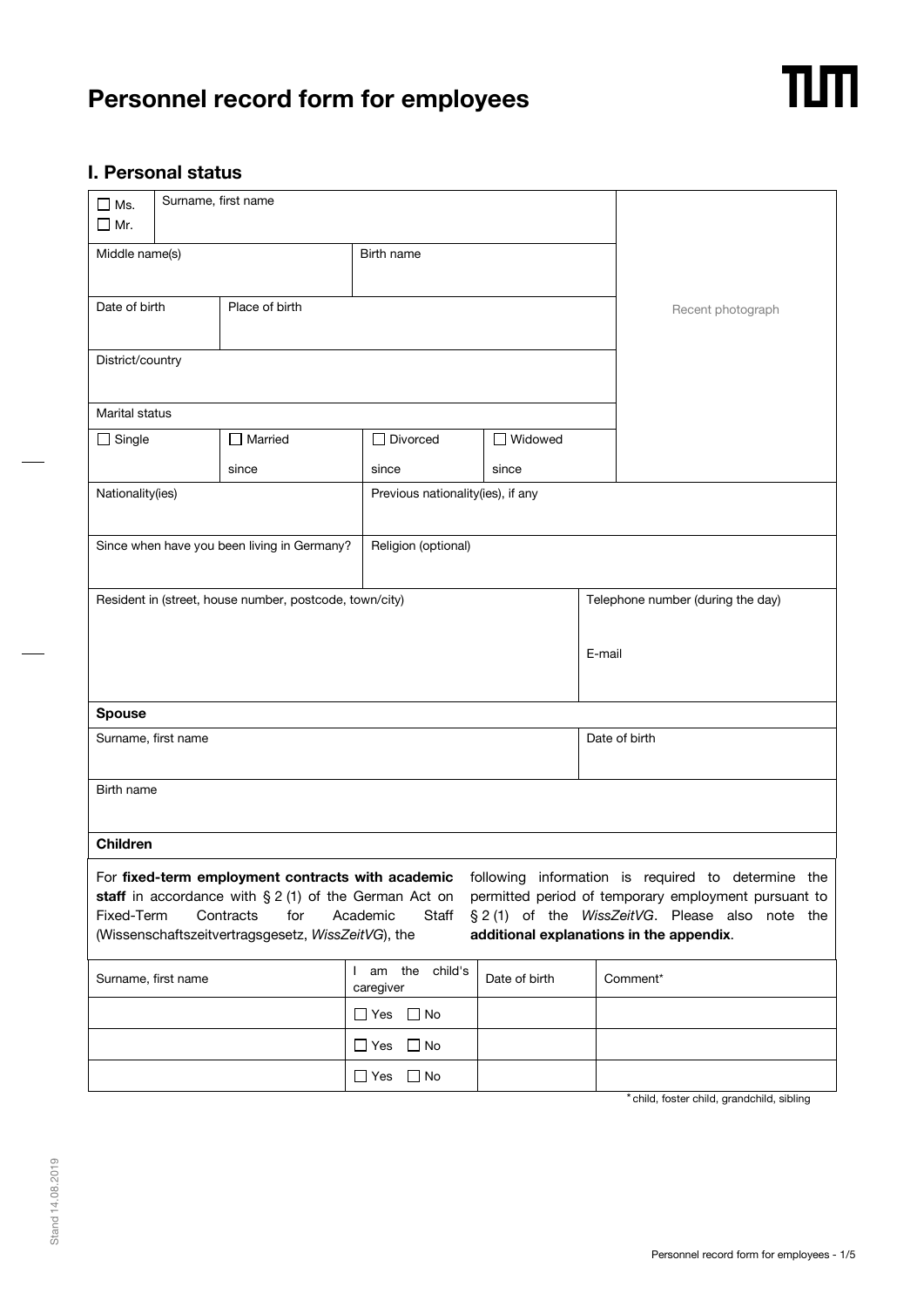## **II. Special needs**

| Severely disabled (§ 2 of the German Social<br>Code, Part IX, SGB)<br>Yes <sup>1</sup><br>No                                                                                                                                                                                                                                                                                                                                                | Official<br>disability<br>recognition<br>of<br>severe<br>status/status equivalent to severe<br>disability<br>dated | Degree of disability (out of 100) |  |  |  |
|---------------------------------------------------------------------------------------------------------------------------------------------------------------------------------------------------------------------------------------------------------------------------------------------------------------------------------------------------------------------------------------------------------------------------------------------|--------------------------------------------------------------------------------------------------------------------|-----------------------------------|--|--|--|
| For fixed-term employment contracts with academic staff<br>following information is required to determine<br>the<br>in accordance with $\S 2$ (1) of the German Act on Fixed-<br>permitted period of temporary employment pursuant to<br>§ 2 (1) of the WissZeitVG. Please also note the additional<br>Contracts<br>Academic<br>Staff<br>Term<br>for<br>(Wissenschaftszeitvertragsgesetz, WissZeitVG), the<br>explanations in the appendix. |                                                                                                                    |                                   |  |  |  |
| Do you need any assistive devices (please provide a description)?                                                                                                                                                                                                                                                                                                                                                                           |                                                                                                                    |                                   |  |  |  |
| Are you in good health and in a position to perform all employment-related duties<br>(e.g. also including employment-related travel, etc.)?                                                                                                                                                                                                                                                                                                 |                                                                                                                    | $\Box$ Yes<br>$\Box$ No           |  |  |  |

# **III. School education, university education and vocational training**

Schools, universities or training institutions attended

| Name |       | From        | ${\sf To}$          |
|------|-------|-------------|---------------------|
| Type | Place | Examination | Result <sup>2</sup> |
| Name |       | From        | ${\sf To}$          |
| Type | Place | Examination | Result <sup>2</sup> |
| Name |       | From        | ${\sf To}$          |
| Type | Place | Examination | Result <sup>2</sup> |
| Name |       | From        | ${\sf To}$          |
| Type | Place | Examination | Result <sup>2</sup> |
| Name |       | From        | ${\sf To}$          |
| Type | Place | Examination | Result <sup>2</sup> |

<sup>1)</sup> Please provide corresponding evidence.

<span id="page-1-1"></span><span id="page-1-0"></span><sup>2)</sup> If final examinations were not offered or not completed at the school specified (high school, vocational and commercial colleges, etc.), specify here the number of school years successfully completed at this school.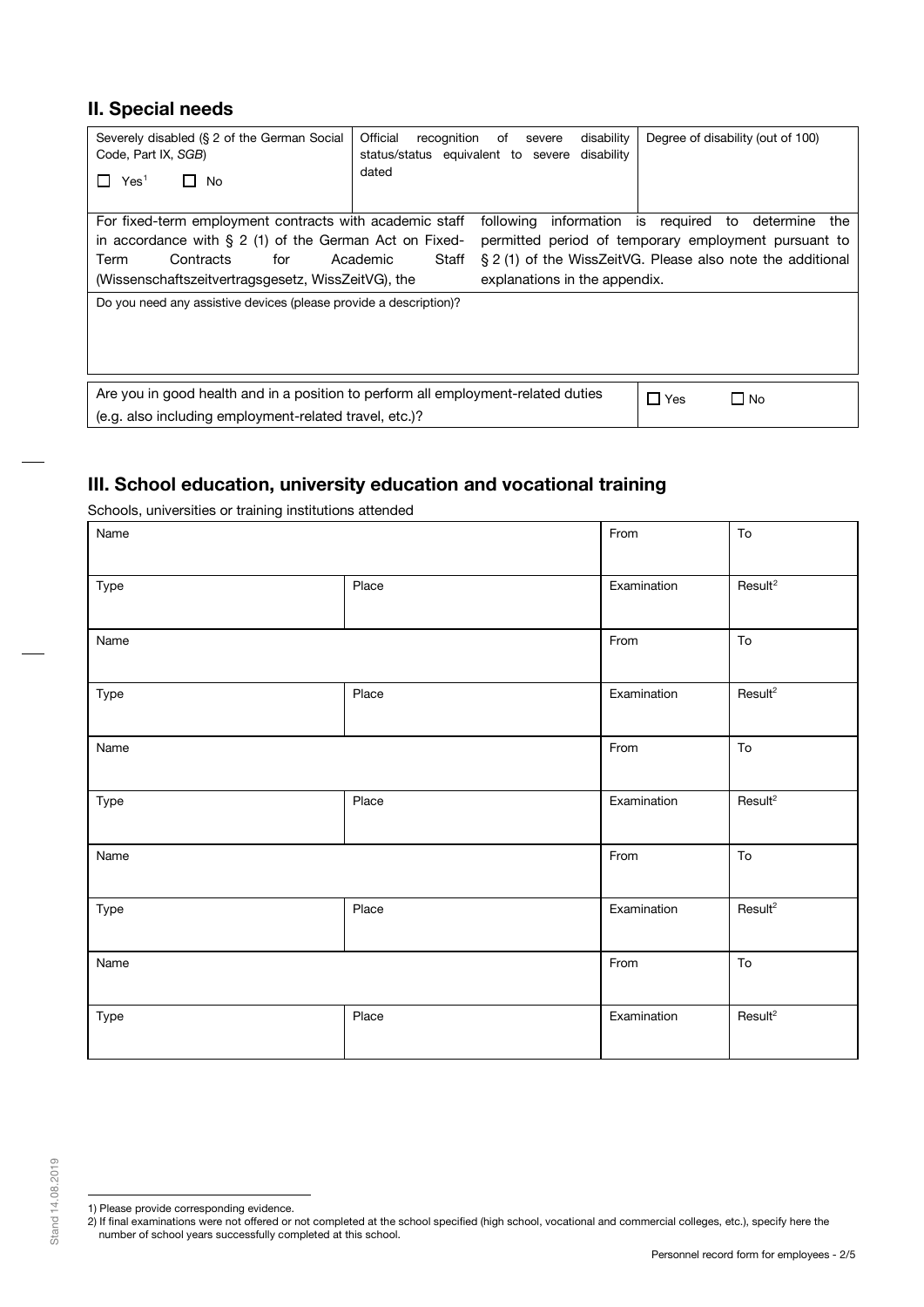# **IV. Previous professional experience (all positions including assistant positions, etc.)**

**Please complete the table in full** and provide **evidence** of the periods specified. Periods of absence, such as special leave, parental leave, etc., must also be specified.

### **Notes:**

1. The human resources administration offices of the Technical University of Munich (TUM) use this overview to ascertain the **periods of employment prior to service** that can be taken into consideration when setting the grade within the respective salary bracket that determines the individual salary within the pay scale. Please refer to the corresponding notes on the information sheet regarding the remuneration system – determination of grades. Periods of employment that are not specified **on this form cannot be subsequently taken into consideration**.

2. For **fixed-term employment contracts with academic** staff in accordance with § 2 (1) of the German Act on Fixed-Term Contracts for Academic Staff (*Wissenschaftszeitvertragsgesetz*, *WissZeitVG*), information on all employment subsequent to completion of university education is required as a basis for calculating the permitted period of temporary employment pursuant to § 2 (1) of the *WissZeitVG*. Where this employment included extended leave or reduced working hours for the reasons given in § 2 (5) of the *WissZeitVG* (§ 57 b (4) of the German University Framework Act (*HRG*) or § 57 c (6) of the *HRG* (previous version), please specify and include corresponding evidence. Please also refer to the **additional explanations in the appendix**.

| As (type of employment)               | From - to (day/month/year)                   |                |                             |
|---------------------------------------|----------------------------------------------|----------------|-----------------------------|
| With (name of employer <sup>3</sup> ) | Duration<br>$\Box$ FT $\Box$ PT <sup>4</sup> | Hours per week | Salary bracket <sup>5</sup> |
| As (type of employment)               | From - to (day/month/year)                   |                |                             |
| With (name of employer <sup>3</sup> ) | Duration<br>$\Box$ FT $\Box$ PT <sup>4</sup> | Hours per week | Salary bracket <sup>5</sup> |
| As (type of employment)               | From - to (day/month/year)                   |                |                             |
| With (name of employer <sup>3</sup> ) | Duration<br>$\Box$ FT $\Box$ PT <sup>4</sup> | Hours per week | Salary bracket <sup>5</sup> |
| As (type of employment)               | From - to (day/month/year)                   |                |                             |
| With (name of employer <sup>3</sup> ) | Duration<br>$\Box$ FT $\Box$ PT <sup>4</sup> | Hours per week | Salary bracket <sup>5</sup> |
| As (type of employment)               | From - to (day/month/year)                   |                |                             |
| With (name of employer <sup>3</sup> ) | Duration<br>$\Box$ FT $\Box$ PT <sup>4</sup> | Hours per week | Salary bracket <sup>5</sup> |
| As (type of employment)               | From - to (day/month/year)                   |                |                             |
| With (name of employer <sup>3</sup> ) | Duration<br>$\Box$ FT $\Box$ PT <sup>4</sup> | Hours per week | Salary bracket <sup>5</sup> |

- 3) Please provide the exact name of the place of employment without using abbreviations.
- <span id="page-2-2"></span><span id="page-2-1"></span><span id="page-2-0"></span>4) FT: Full-time, PT: Part-time
- 5) In the case of public service employment, please also specify the salary bracket/grade.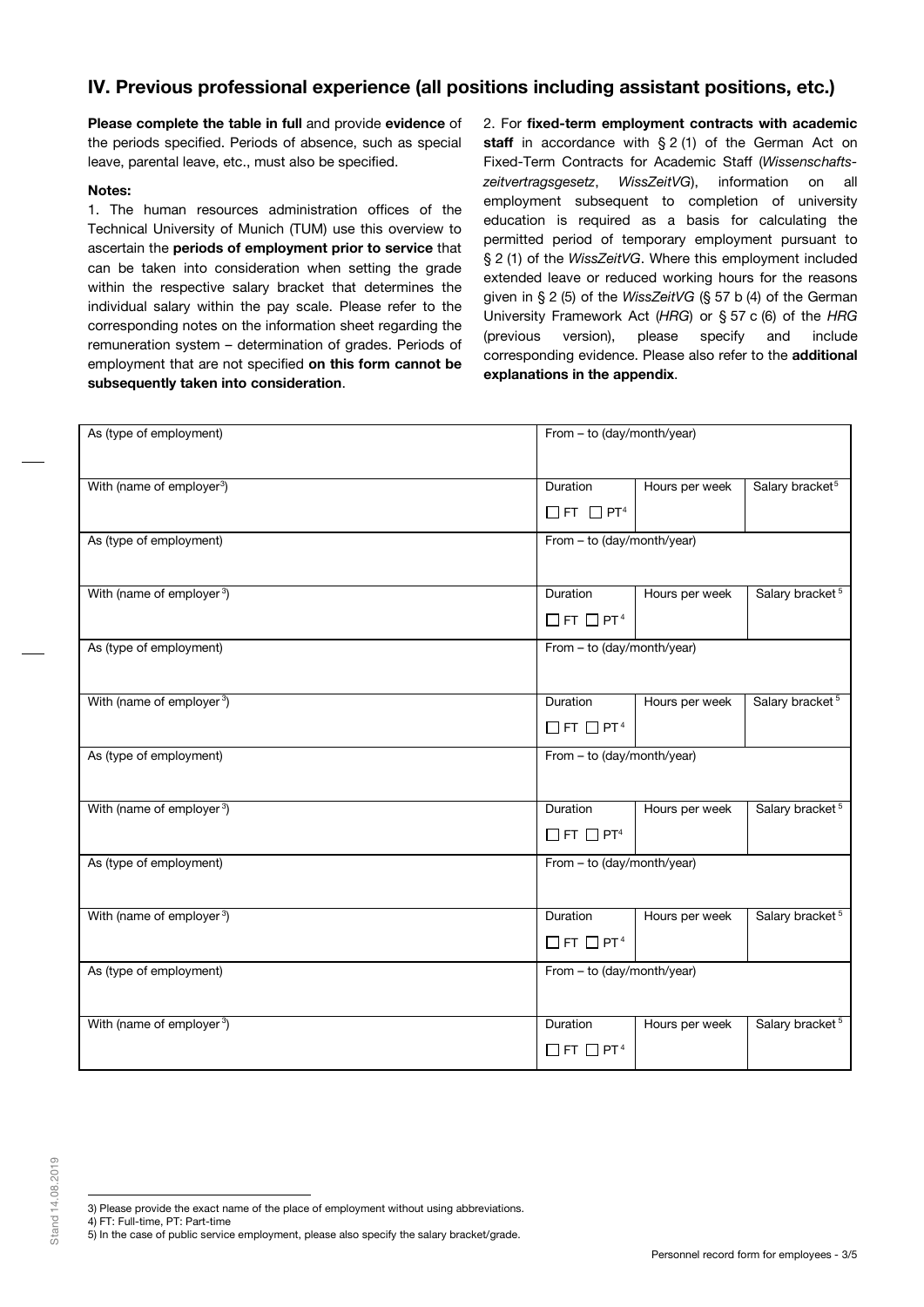#### **Information on the doctoral program**

Please answer these questions regardless of whether work on a doctoral degree will form part of your employment or has done so in the past. For **fixed-term employment contracts with academic staff** pursuant to § 2 (1) of the German Act on Fixed-Term Contracts for Academic Staff (*Wissenschafts-*

*zeitvertragsgesetz, WissZeitVG*), this information is required as a basis for calculating the permitted period of temporary employment pursuant to § 2 (1) of the *WissZeitVG*. Please also refer to the **additional explanations in the appendix**.

| $ V1335 $ $ S113 $                                   |                                |                                     |
|------------------------------------------------------|--------------------------------|-------------------------------------|
| A topic for the doctoral thesis has been<br>assigned | Start date of doctoral program | Completion date of doctoral program |
| $\Box$ Yes<br>No.                                    |                                |                                     |

## **V. Criminal/Investigation proceedings**

| Are you currently the subject of criminal/investigation proceedings?                                                                                                                                                                                   | ∣ Yes      | l No |
|--------------------------------------------------------------------------------------------------------------------------------------------------------------------------------------------------------------------------------------------------------|------------|------|
| Do you have prior convictions?<br>(Any convictions which are not registered in the German Federal Central Criminal Register, which<br>are not to be recorded in the Certificate of Good Conduct, or which are to be erased, need not<br>be disclosed.) | $\Box$ Yes | No.  |
| Other information                                                                                                                                                                                                                                      |            |      |

.......................................................................................................... ..........................................................................................................

## **VI. Loyalty to the German Constituion**

I acknowledge receipt of the list of extremist or extremistinfluenced organizations provided to me (see Questionnaire for the assessment of loyalty to the German Constitution). If the information provided in this questionnaire has changed or will change, I undertake to notify Human Resources without delay.

This also applies in case I am transferred, with or without a temporary interruption, to a different employment or *Beamte* position. The current version of the a.m. list may be found in TUM's services directory (*Dienstleistungskompass*) under *Verfassungstreue*.

**I hereby affirm that I have provided the information given on pages 1–4 of the personnel record form in good faith and confirm that this information is accurate. I am aware that intentionally providing incorrect information may result in immediate termination without notice or rescission of the employment contract. I will also be held liable for any false or incomplete information I have provided negligently.** 

**I confirm that I have read and understood the data protection information on collecting and processing personal data in connection with recruiting and employment in accordance with Art. 13 of the General Data Protection Regulation of the European Union (GDPR). Access to our privacy policy is provided in the services directory (***Dienstleistungskompass***) under the heading "***Datenschutz – Personalverhältnisse***" at [https://portal.mytum.de/kompass.](https://portal.mytum.de/kompass)**

Place, date **Signature (first name and surname written in full)** Signature (first name and surname written in full)